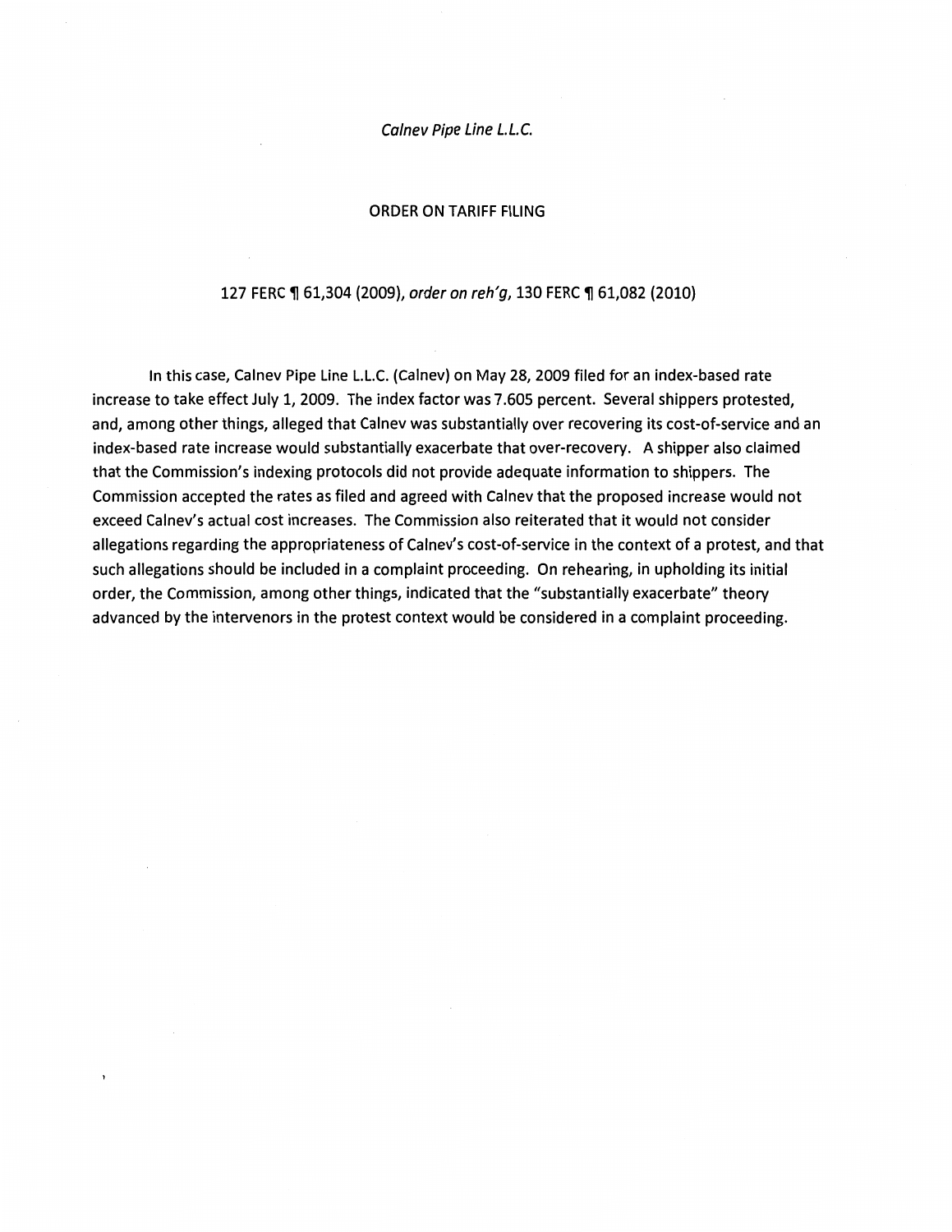# 127 FERC ¶ 61,304 UNITED STATES OF AMERICA FEDERAL ENERGY REGULATORY COMMISSION

# Before Commissioners: Jon Wellinghoff, Chairman; Suedeen G. Kelly, Marc Spitzer, and Philip D. Moeller.

Calnev Pipe Line L.L.C.

Docket No. IS09-377 -000

## ORDER ON TARIFF FILING

(Issued June 26, 2009)

1. This order addresses Calnev Pipe Line L.L.C.'s (Calnev) May 28,2009, tariff filing to raise its rates under the Commission's oil pipeline indexing methodology.<sup>1</sup> Calnev requests a July 1, 2009 effective date. The filing is protested, but on review, the Commission concludes the protests have no merit. Therefore the Commission accepts the tariffs effective July 1, 2009.

## The Filings

2. Calnev's proposed tariffs would increase its rates effective July 1, 2009 to the maximum amount permitted this year under the Commission's oil pipeline indexing methodology, or by 7.605 percent.<sup>2</sup> The following filed protests or comments on this filing: Continental Airlines, Inc., Northwest Airlines, Inc., Southwest Airlines Co., and US Airways, Inc. (collectively Airline Shippers), Chevron Products Company (Chevron), Tesoro Marketing and Refming Company, and BP West Coast Products, LLC (BP West Coast) (collectively Protesting Parties). Calnev filed a response on June 17,2009.

## The Protests

3. The Protesting Parties generally assert that Calnev's rates are now under investigation in a complaint proceeding and therefore the instant filing must be accepted subject to refund. The Airline Shippers assert that the filing would increase Calnev's rates by approximately 13.1 percent, raising them to the new index ceiling effective

<sup>&</sup>lt;sup>1</sup> FERC Oil Tariff Nos. 26 and 27.

<sup>2</sup> *See* 18 C.F.R. § 342.3 (2008).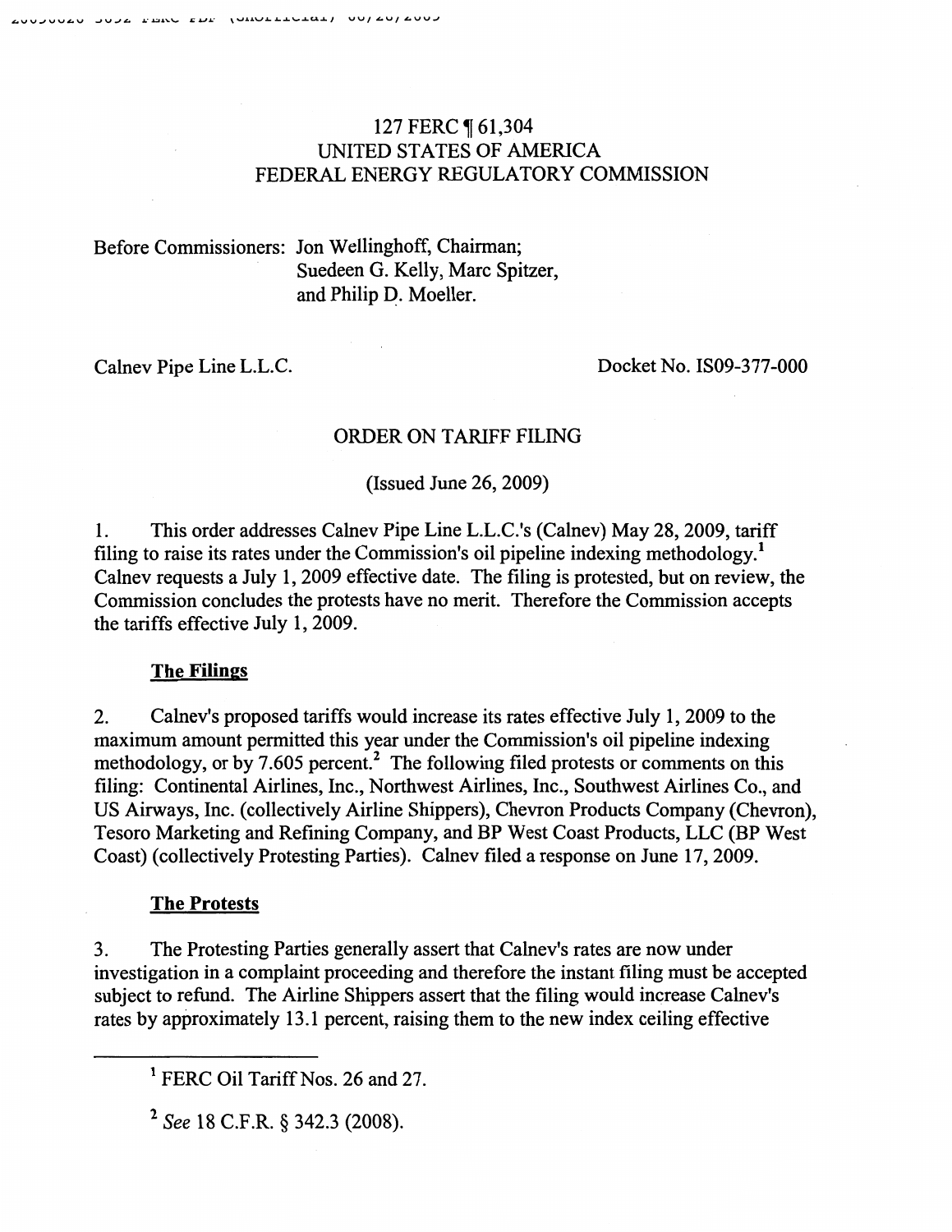#### Docket No. IS09-377-000 -2-

July 1, 2009, because Calnev's rates are below its current index ceiling. Chevron further asserts that Calnev is substantially over-recovering its cost of service and therefore the resulting rates will be unjust and unreasonable. It further asserts the rate increase will exceed Calnev's actual cost increases if a significant increase in the return component of its rates is excluded from the calculation of the cost increases. It also asserts that based on testimony in a related proceeding, the resulting rate will be at least - 62 percent above the just and reasonable rate. BP West Coast similarly asserts that permitting the increase will result in a further substantial over-recovery of Calnev's costs and the increase here will substantially exacerbate that over-recovery. It further argues that Calnev has improperly calculated its return and its tax allowance, the method Calnev uses results in a double recovery of its return on equity, and Calnev improperly structured its balance sheet. BP West Coast further asserts that Calnev is estopped from taking the increase because the 2008 inflation factor applied under the Commission's indexing methodology is much greater than the inflation rate its sister firm, SFPP, L.P. used to develop its equity rate of return in its Docket No. IS08-390-000 proceeding. BP West Coast also argues that the Commission's indexing protocols provide inadequate information and remedies to oil pipeline shippers and that they fail. to effectively address cumulative increases in the pipeline's over-recovery of its current cost of service.

### Calnev's Answer

4. Calnev replies that its filing conforms to the Commission's regulations and that its balance sheet and cost calculations are correct. It asserts that Chevron's suggestion that the Commission exclude changes in return from the cost of service calculation is "absurd" given that this is an essential component of a cost of service and the cost of capital varies over time. It further contends the changes in its income tax allowance stem in part from changes in its rate base and related changes in the equity cost of capital. In any event, Calnev asserts, Chevron's and BP West Coast's arguments regarding cost of service and accounting matters are not appropriate in the context of a protested indexbased filing. Calnev also maintains that its costs increased more rapidly than the cost recovery generated by an index factor of 7.605 percent. In fact, it claims the actual cost of service increase was \$7,590,552, or about 19.2 percent on a base of \$39,010,324. Calnev thus opines there is no basis to conclude that the proposed indexed-based rate increases will substantially exacerbate any alleged over-recovery. It further states that BP West Coast's argument regarding the inflation rate Calnev should use is completely inapposite because the inflation index looks backwards to 2008 and the inflation component in a cost of capital methodology looks forward. Finally, Calnev argues that its tariff filing is not subject to refund because the Commission previously stated that the refund obligation will not attach to an index-based increase when an ongoing investigation stems from a complaint.<sup>3</sup>

<sup>&</sup>lt;sup>3</sup> Citing SFPP, L.P., 121 FERC ¶ 61,163, at P 5-6 (2007).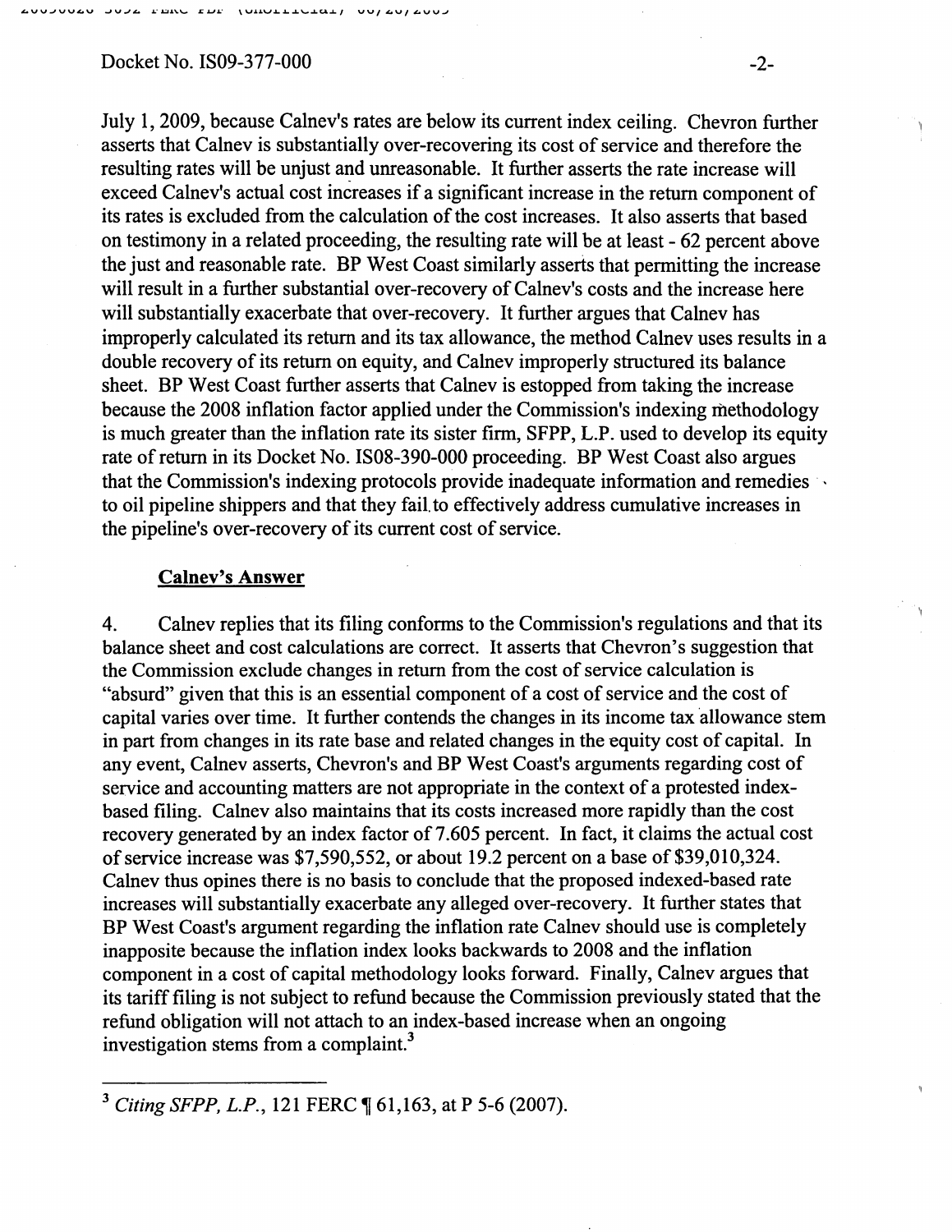Docket No. IS09-377-000 -3-

## Discussion

5. The Commission concludes that Calnev's analysis is correct in all regards. First, it is clear that the proposed increase will not exceed its actual cost increases. Thus, under the circumstances it is impossible for the increase to substantially exceed its costs.<sup>4</sup> Second, the Commission has made quite clear that it will not review allegations regarding the appropriateness of a pipeline's cost of service or the accuracy of its accounting in an index proceeding. Such allegations must be included in a complaint once the index-based filing becomes effective.<sup>5</sup> Calnev is also correct that the ongoing investigations of Calnev's existing rates involve complaints and therefore no refund obligation attaches here. Finally, BP West Coast's extensive criticisms of the Commission's indexing method have no relevance here because they are a collateral attack on the Commission's index-based ratemaking methodology. As those criticisms do not address the specific merits of the instant filing, we will not respond to them in any detail. This is also true for the other inapposite protests given the Commission's clarification in recent orders on the protocols and standards for challenging an indexed-based filing.6

### The Commission Orders:

Calnev's FERC Oil Tariff Nos. 26 and 27 are accepted as filed effective July 1, 2009.

(SEAL)

Nathaniel J. Davis, Sr., Deputy Secretary.

<sup>4</sup> See BP West Coast Products LLC v. SFPP, L.P., 121 FERC ¶ 61,141, at P 10 (2007); *Tesoro Refining and Marketing Company v. Calnev*, 121 FERC ¶ 61,142, at P 6 (2007).

<sup>5</sup>*BP West Coast Products LLC v. SFPP, L.P.,* 121 FERC ~ 61,243 (2007); *SFPP, L.P.*, 123 FERC ¶ 61,317 (2008).

 $6$   $Id$ .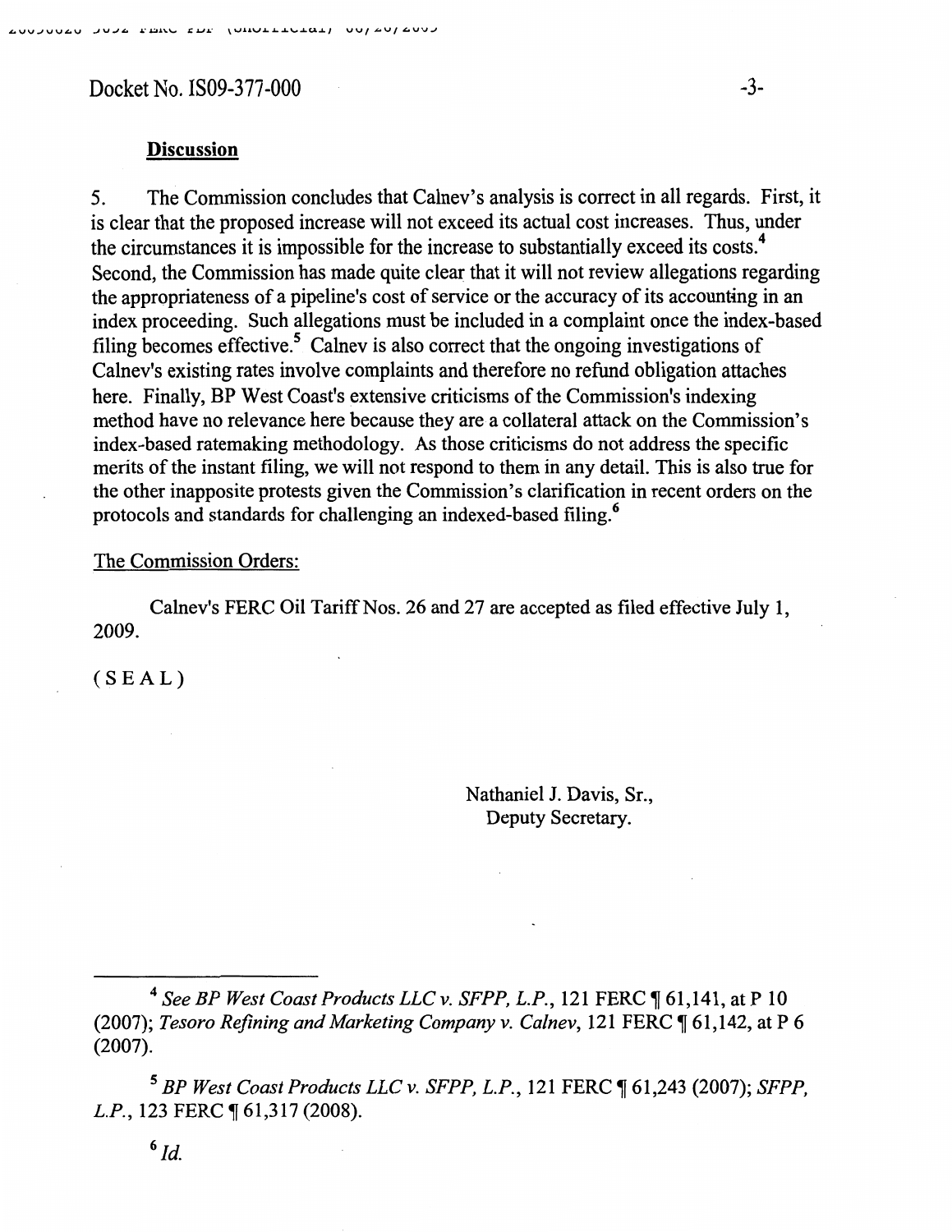| Document Content (s) |  |
|----------------------|--|
|                      |  |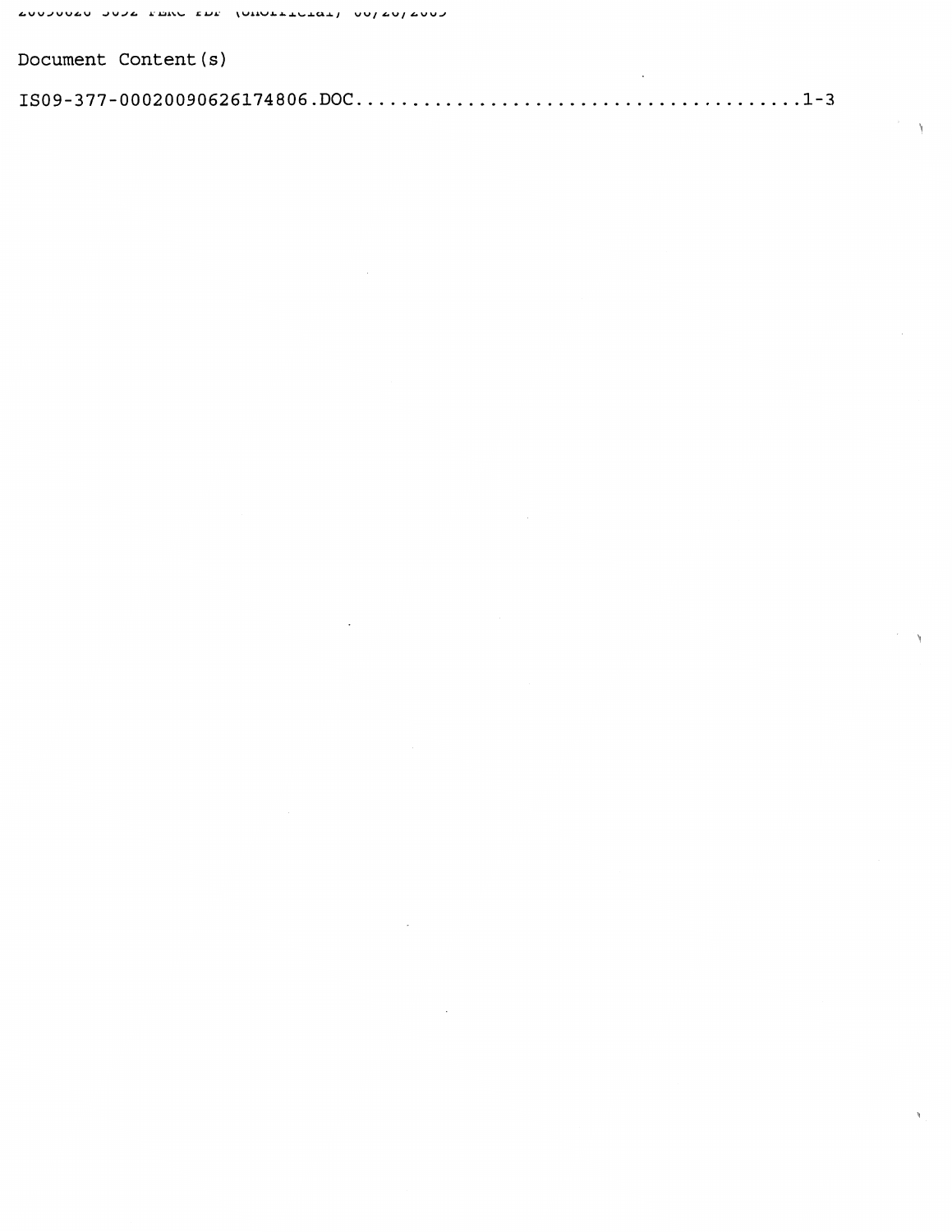# 130 FERC 1 61,082 UNITED STATES OF AMERICA FEDERAL ENERGY REGULATORY COMMISSION

Before Commissioners: Jon Wellinghoff, Chairman; Marc Spitzer, Philip D. Moeller, and John R. Norris.

Calnev Pipe Line L.L.C. Docket No. IS09-377-001

## ORDER DISMISSING REHEARING REQUEST AND DENYING REHEARING

(Issued January 29, 2010)

1. This order addresses the rehearing requests by Tesoro Refining and Marketing Company (Tesoro), BP West Coast Products LLC (BP West), and Chevron Products Company (Chevron) of the Federal Energy Regulatory Commission's (Commission) June 26, 2009 order<sup>1</sup> accepting Calnev Pipe Line L.L.C.'s (Calnev) tariff filing in Docket No. IS09-377-000. In this order the Commission finds Tesoro's request for rehearing to be deficient, and therefore, dismisses its rehearing request. The Commission denies BP West's and Chevron's rehearing requests for the reasons discussed below.

### I. **Background**

2. On May 28, 2009, Calnev filed FERC Tariff Nos. 26 and 27 seeking to increase its rates effective July 1, 2009 pursuant to the Commission's indexing regulations, section 342.3, by the maximum amount permitted.<sup>2</sup> Several parties, including Tesoro, BP West and Chevron, filed protests. The Commission's June 26 Order concluded that Calney's proposed increase would not exceed its actual cost increases.<sup>3</sup> Accordingly, the Commission accepted Calnev's index-based rate increase.4

<sup>1</sup> Calnev Pipe Line L.L.C., 127 FERC ¶ 61,304 (2009) (June 26 Order).

<sup>2</sup>*See* 18 C.F.R. § 342.3 (2009).

<sup>3</sup> June 26 Order, 127 FERC ¶ 61,304 at P 5.

 $4$  Jd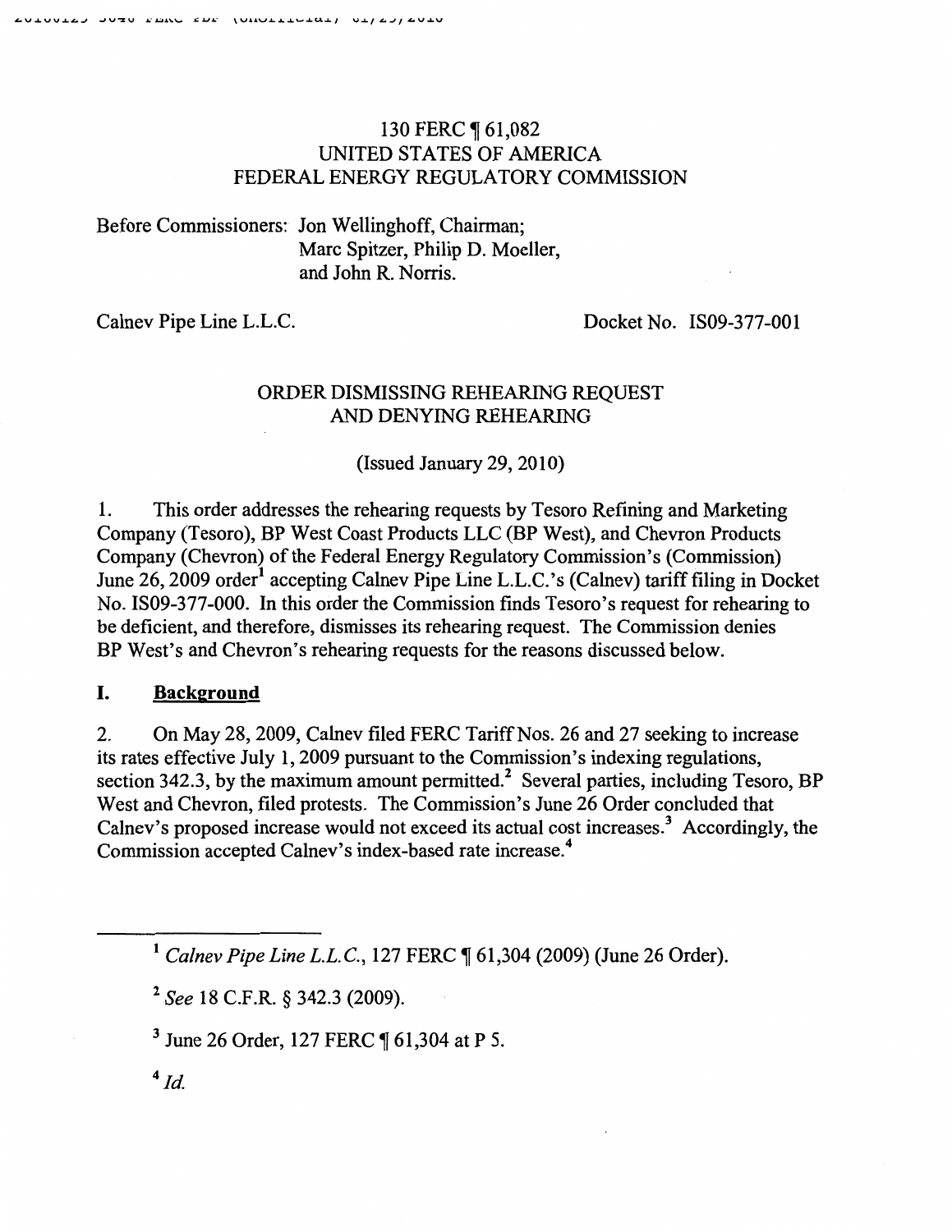3. Tesoro, BP West, and Chevron each filed requests for rehearing of the June 26 Order. Subsequently, Calnev filed an answer to Tesoro's rehearing request.

4. On rehearing, Tesoro raises two issues. First, Tesoro argues that Calnev's interstate operating revenues exceed its cost of service resulting in 2008 in an overrecovery of its cost of service of more than  $18$  percent.<sup>5</sup> Tesoro's second issue is that Calnev's FERC Form 6 data is overstated and inaccurate.<sup>6</sup> Tesoro states on rehearing that because Calnev's FERC Form No.6 data is "in doubt," the Commission should not rely on the Form 6 data to "summarily quash protests against index rate increases that permit [Calnev] to substantially over-recover its costs every year."7

5. On rehearing, BP West and Chevron raise the same, single issue. BP West and Chevron argue the Commission erred in concluding that their protests had no merit without setting forth a detailed analysis of the issue raised in their protests: that Calnev's 2009 index increase substantially exacerbates Calnev's existing over recovery of its cost of service.<sup>8</sup>

# II. **Commission Determination**

# **A. Procedural Matters**

6. Rule 713(d) of the Commission's Rules of Procedure, 18 C.F.R. § 713(d) (2009), prohibits answers to requests for rehearing. Accordingly, we reject Calnev's answer filed in this proceeding.

# **B. Rehearing Requests**

7. We find that Tesoro's rehearing request is deficient because it fails to include a Statement of Issues section separate from its arguments, as required by Rule 713 of the Commission's Rules of Practice and Procedure.<sup>9</sup> Rule 713(c)(2) requires rehearing

<sup>5</sup>*See* Tesoro Refining and Marketing Company, July 27,2009, Request for Rehearing at 2 (Tesoro Rehearing).

<sup>6</sup>*See* Tesoro Rehearing at 3.

 $7$   $Id.$ 

<sup>8</sup>*See* BP West Coast Products LLC, July 27,2009, Request for Rehearing at 2 (BP Rehearing); Chevron Products Company, July 27,2009, Request for Rehearing at 2 (Chevron Rehearing).

9 18 C.F.R. § 385.713(c)(2) (2009). *See Revision of Rules of Practice and Procedure Regarding Issue Identification, Order No. 663, FERC Stats. & Regs.* 131,193  $(continued...)$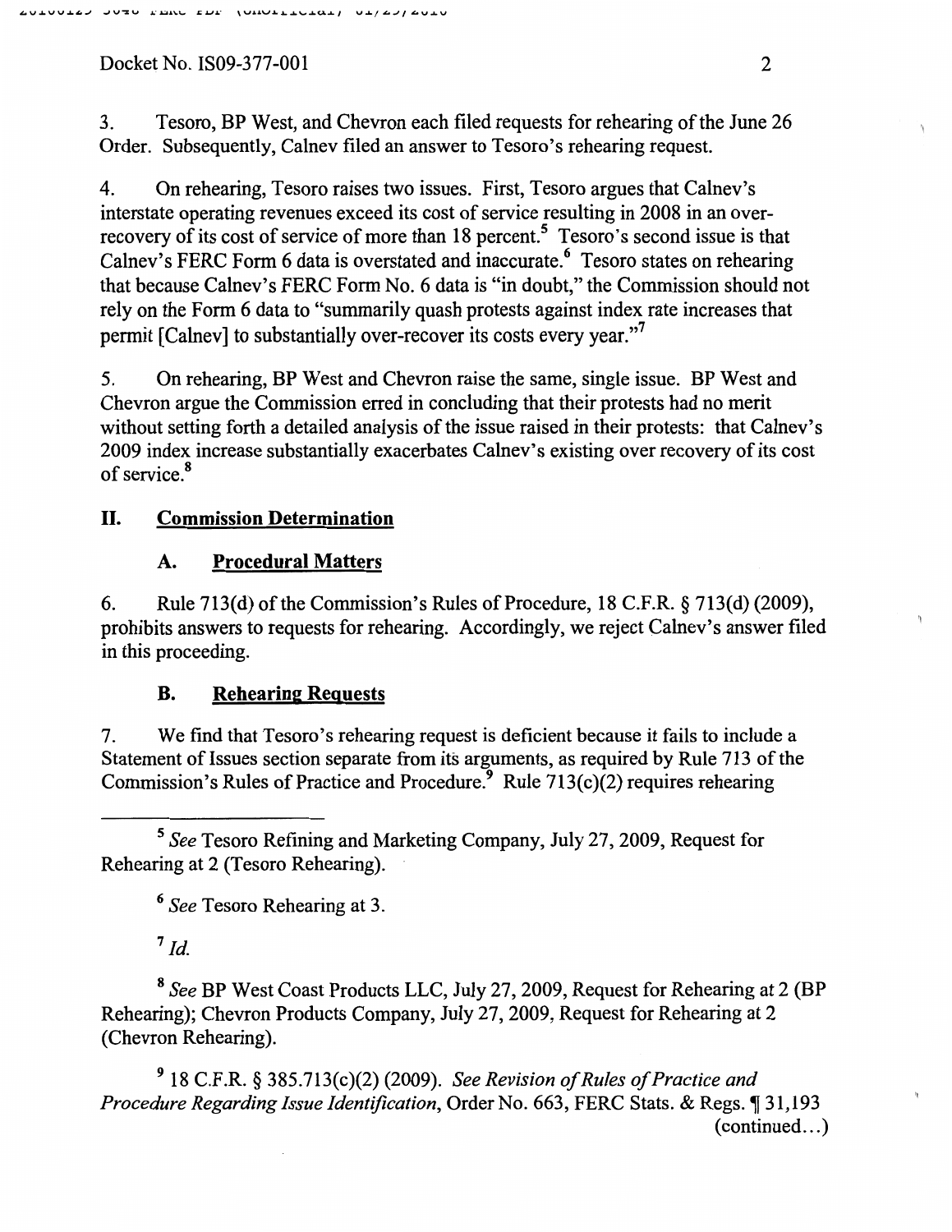requests to include a separate section entitled "Statement of Issues" listing each issue presented to the Commission in a separately enumerated paragraph that includes representative Commission and court precedent on which the participant is relying.<sup>10</sup> Under Rule 713, any issue not so listed will be deemed waived. Accordingly, we dismiss Tesoro's rehearing request.<sup>11</sup>

8. BP West and Chevron state in their requests for rehearing that the Commission failed to articulate a reasoned explanation for rejecting the argument in their protests that Calnev's 2009 index increase would substantially exacerbate Calnev's alleged existing overrecovery of its cost-of-service.12 BP West's and Chevron's rehearing essentially reasserts their argument that pursuant to the "substantially exacerbate" standard articulated in *BP West Coast Products LLC v. SFPP,* L.P.,*13* Calnev's proposed indexbased rate increase for the 2009 index year should have been rejected. The Commission denies rehearing on this issue, as it properly dismissed BP West's and Chevron's "substantially exacerbate" challenges to Calnev's index-based rate increases.

9. Protests challenging an index-based rate increase are governed by section 343.2(c)(l) of the Commission's regulations, which provides in part:

(2005), *order on reh'g,* Order No. 663-A, FERC Stats. & Regs.~ 31,211 (2006) (amending Order No. 663 to limit its applicability to rehearing requests).

<sup>10</sup> The purpose of Rule  $713(c)(2)$  is to ensure that issues are properly identified in order to prevent wasteful litigation. *See* Order No. 663, FERC Stats. & Regs.~ 31,193 at P 3-4. The Commission previously has accepted requests for rehearing that failed to include a separate section entitled "Statement of Issues" because they did include a separate section entitled either "Specification of Grounds" or "Specification of Errors" in which each rehearing issue was listed in separately enumerated paragraphs. *See, e.g., Broadwater Energy LLC et al.,* 124 FERC ¶ 61,225, at P 17 (2008). Thus, the Commission found those rehearing requests sufficiently complied with Rule 713. However, in this case Tesoro's rehearing request fails to indentify or enumerate the issue or errors in any fashion.

<sup>11</sup> See, e.g., Entergy Services, Inc., 122 FERC ¶ 61,059 (2008); Duke Power Co., *LLC*, 116 FERC ¶ 61,171 (2006); *South Carolina Electric & Gas Co.*, 116 FERC <sup>~</sup>61,218 (2006).

 $12$  BP Rehearing at 3; Chevron Rehearing at 3.

13 119 FERC ~ 61,241, *order denying reh 'g,* 121 FERC ~ 61,243 (2007) *(BP West v. SFPP).*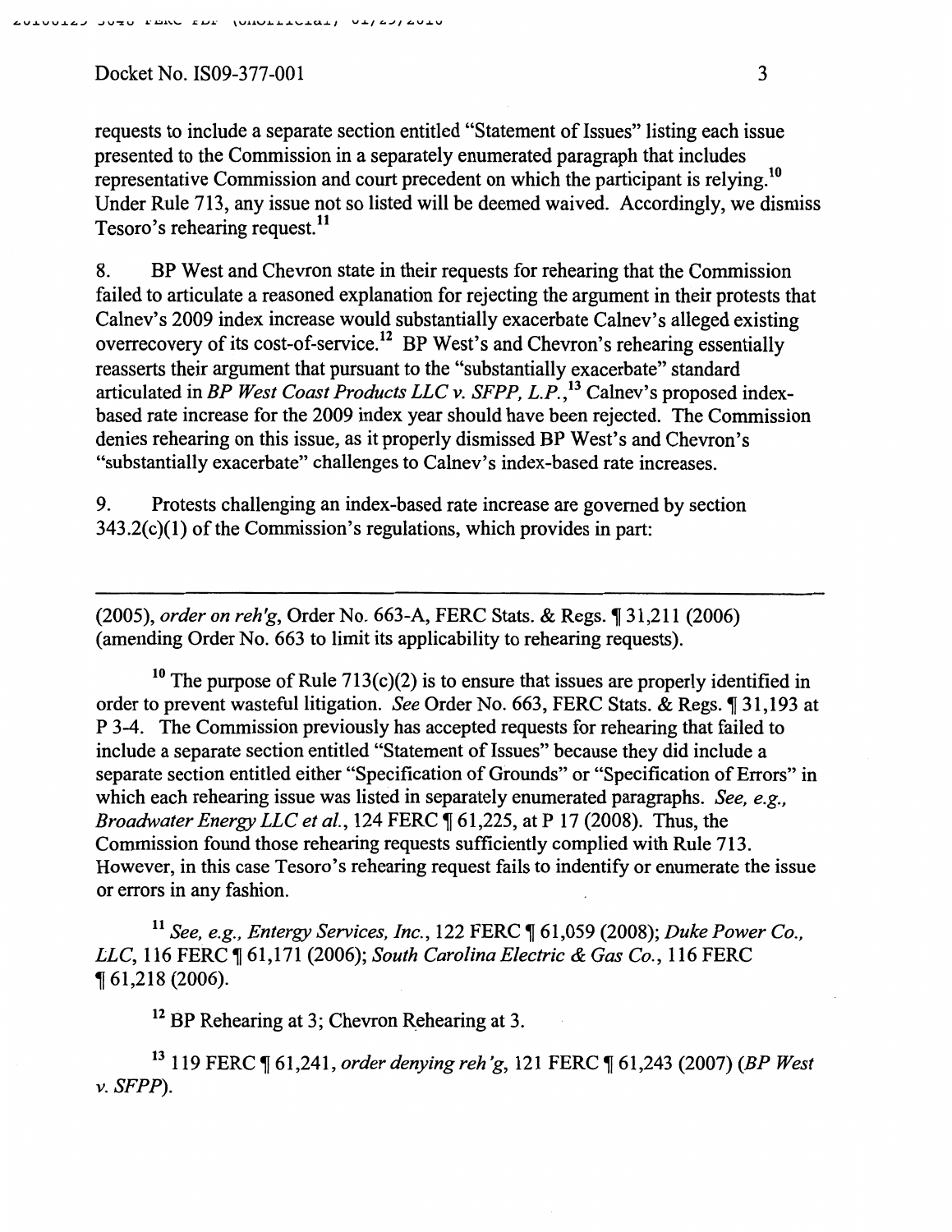A protest or complaint filed against a rate proposed or established pursuant to§ 342.3 [indexing] of this chapter must allege reasonable grounds for asserting that ... the rate increase is so substantially in excess of the actual cost increases incurred by the carrier that the rate is unjust and unreasonable .... 14

10. To maintain the relative simplicity of the oil indexing process, the Commission evaluates a protest to an index-based tariff filing using the data reported in the carrier's FERC Form No. 6, page 700 data in a "percentage comparison test." The percentage comparison test is a very narrow test that "compare[s] the Page 700 cost data contained in the company's annual FERC Form No. 6 to the data that is reflected in the index filing for a given year with the data for [the] prior year  $\dots$ <sup>15</sup> This test is the "preliminary" screening tool for pipeline [index-based] rate filings,"<sup>16</sup> and is the sole means by which the Commission determines whether a protest meets the section  $343.2(c)(1)$  standard.<sup>17</sup>

11. The Commission will not consider protests that raise arguments beyond the scope of the percentage comparison test. The Commission will apply a wider range of factors beyond the percentage comparison test in reviewing a complaint against an index-based rate increase.18 For example, in a complaint proceeding the Commission will consider

14 18 C.P.R. § 343.2(c)(l) (2009).

<sup>15</sup> BP West Coast Products, LLC v. SFPP, L.P., 118 FERC ¶ 61,261, at P 8 (2007). The percentage comparison test compares proposed changes in rates against the change in the level of a pipeline's cost of service.

<sup>16</sup>*Cost-of-Service Reporting and Filing Requirements for Oil Pipelines,* Order No. 571, 59 FR 59137 (November 16, 1994), FERC Stats. & Regs.  $\parallel$  31,006, at 31,168, *order on reh'g, Order No. 571-A, 69 FERC* 161,411 (1994).

<sup>17</sup> BP West v. SFPP, 121 FERC  $\P$  61,141 at P 6 ("[T]he Commission uses a percentage comparison test in the context of a protest to an index-based filing to assure that the indexing procedure remains a simple and efficient procedure for the recovery of annual cost increases. [Footnote omitted.] This screening approach at the suspension phase is a snap shot approach that avoids extensive arguments over issues of accounting accuracy and rate reasonableness within the time limits available for Commission review, and highlights the simplicity of the filing procedure. It also precludes the use of the protest procedure to complicate what should in most cases be merely a price adjustment that is capped at the industry's average annual cost increases.").

<sup>18</sup> BP West Coast Products LLC v. SFPP, L.P., 121 FERC ¶ 61,243, at P 8-9 (2007).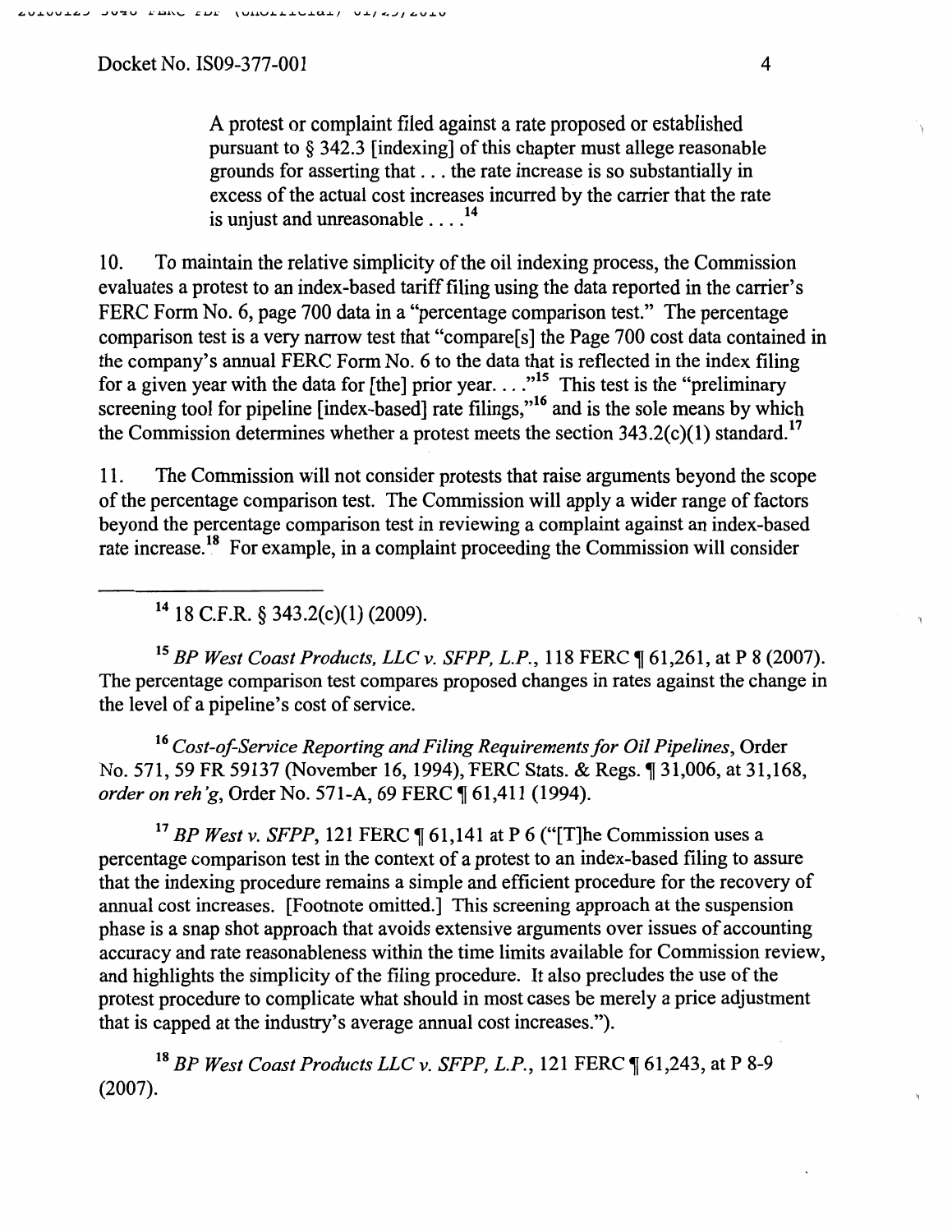the "substantially exacerbate" standard that was articulated in *BP West Coast Products LLC v. SFPP, L.P.* in which SFPP's 2005 index-based rate increase was challenged.<sup>19</sup> With respect to SFPP's 2005 index proceedings, the Commission rejected shippers' protests based solely on application of the percentage comparison test. However, when evaluating BP West's subsequent complaint against SFPP's 2005 index increase, the Commission found grounds for an investigation into the index rate increase where the usual percentage comparison test would not. The Commission found that BP West's complaint against SFPP's 2005 index increase warranted investigation based on BP West's showing in that proceeding under the substantially exacerbate standard: (1) that SFPP was substantially over-recovering its cost of service and (2) that SFPP's indexbased increase so exceeded the actual increase in SFPP's costs that the resulting rate increase would substantially exacerbate that over-recovery.<sup>20</sup>

12. In this case, BP West's and Chevron's protests and requests for rehearing challenge Calnev's index-based rate increases under the substantially exacerbate standard, not the percentage comparison test. The Commission does not consider the substantially exacerbate standard in a protest. BP West's and Chevron's protest went beyond the percentage comparison test the Commission strictly applies to determine whether to investigate a protested annual index filing. Because BP West and Chevron failed to meet the requirements for a protest under  $343.2(c)(1)$ , their protests were dismissed pursuant to section 343.2(c)(4) of the Commission's regulations. In any event, as previously noted, the percentage increase in Calnev's costs in calendar year 2008 exceeded the index-based percentage increase that Calnev could apply to its rates on July 1, 2009. Accordingly, the Commission denies their requests for rehearing.

### The Commission orders:

(A) Tesoro's request for rehearing in Docket No. 1809-377-001 is dismissed for the reasons stated in the body of this order.

<sup>20</sup> See BP West v. SFPP, 121 FERC ¶ 61,141 at P 10.

<sup>&</sup>lt;sup>19</sup> 119 FERC ¶ 61,241, *order denying reh'g*, 121 FERC ¶ 61,141, at P 7 (2007) ("given the fact that section  $343.2(c)(1)$  applies to either complaints or protests and that the procedural framework for each is different, it is not arbitrary for the Commission to apply different interpretations of the regulation in these different contexts and to place greater emphasis on a review of accounting accuracy and rate reasonableness in assessing a complaint. Applying the same standards to both suspension and complaint proceedings would effectively deprive shippers of any opportunity to question the rate levels and the returns resulting from the pipeline's annual index-based rate filings based on changes in the dollar yield from the rate index").